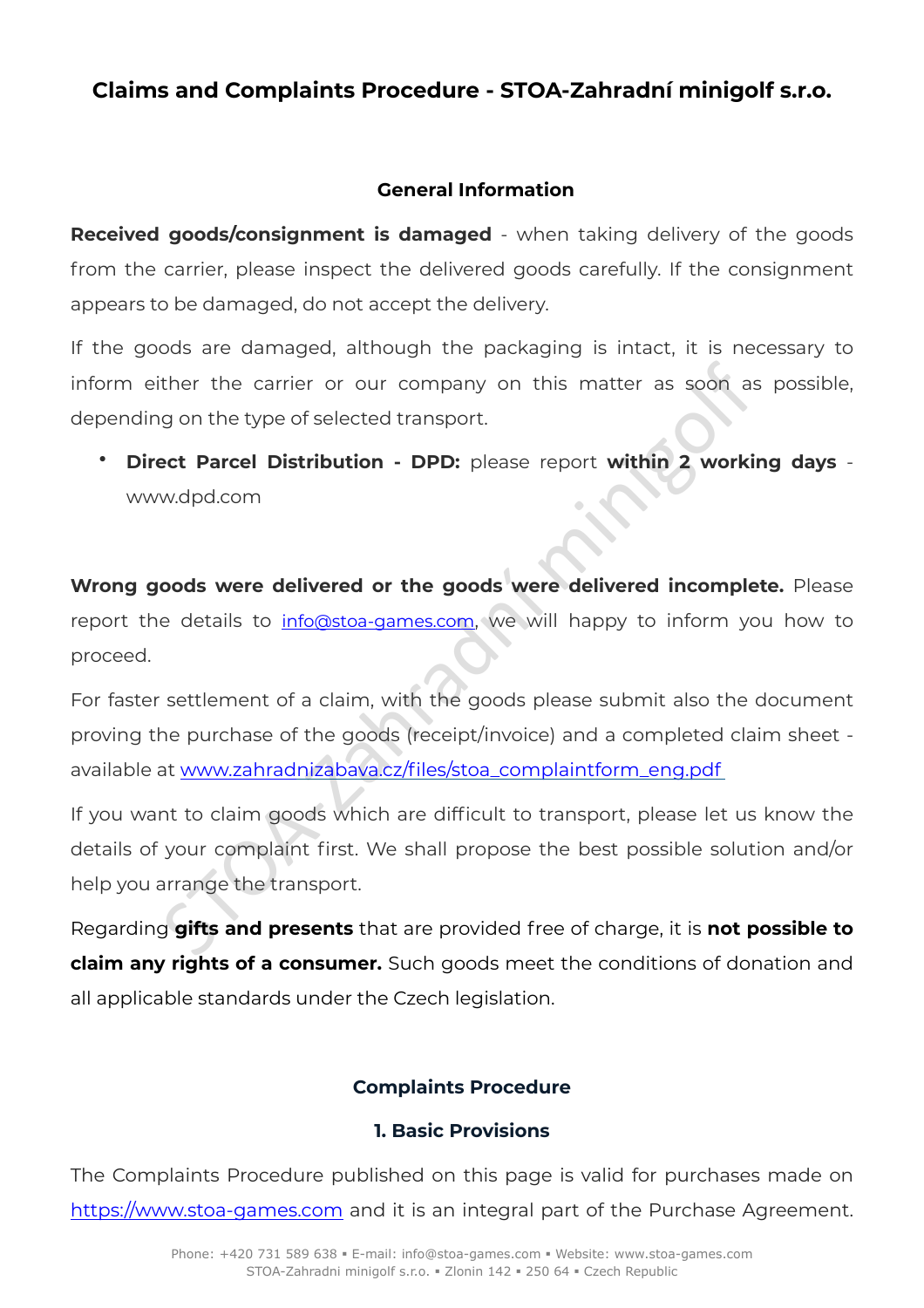The online shop is owned by STOA-Zahradni minigolf s.r.o, based in Zlonin 142, postcode 250 64, Czech Republic. These provisions regulate the relationships between STOA-Zahradni minigolf s.r.o (hereinafter referred to as "Seller") and its business partners (hereinafter referred to as "Buyer") with respect to sale of goods.

The Buyer has access to these provisions and thus has the opportunity to get familiar with them before placing an order. By placing an order the Buyer confirms that they agree with these provisions - which are a part of general Terms and Conditions.

noticual relations are concluded in accordance with the law of<br>
If one of the parties involved in the contractual relation is a Const<br>
that are not governed by the Terms and Conditions are govern<br>
(no. 89/2012 Coll.) and b All contractual relations are concluded in accordance with the law of the Czech Republic. If one of the parties involved in the contractual relation is a Consumer, the relations that are not governed by the Terms and Conditions are governed by the Civil Code (no. 89/2012 Coll.) and by the Consumer Protection Act (no. 634/1992 Coll.). If one of the parties involved in the contractual relation is not a Consumer, the relations that are not governed by the Terms and Conditions are governed by the Civil Code (no. 89/2012 Coll.).

## **2. Definition of Terms**

A Consumer Contract is a Purchase Agreement, a Contract for Work or alternatively any other type of agreement and/or contract concluded between a Consumer and a Supplier.

A Seller is a person who at the conclusion of the agreement acts in pursuance of their business or other entrepreneurial activity. It is a legal entity that directly or through other entities provides the Buyer with products or services. In relationships which are subject to these Terms and Conditions the Seller is:

STOA-Zahradni minigolf s.r.o, based in Zlonin 142, postcode 250 64, Czech Republic, Identification no.: 24696692.

A Buyer is our customer. Nevertheless, the current legislation distinguishes between a Buyer who is a Consumer and a Buyer who is not a Consumer.

A Buyer - Consumer (hereinafter referred to as "Consumer") is a person who at the conclusion and performance of the agreement does not act in pursuance of their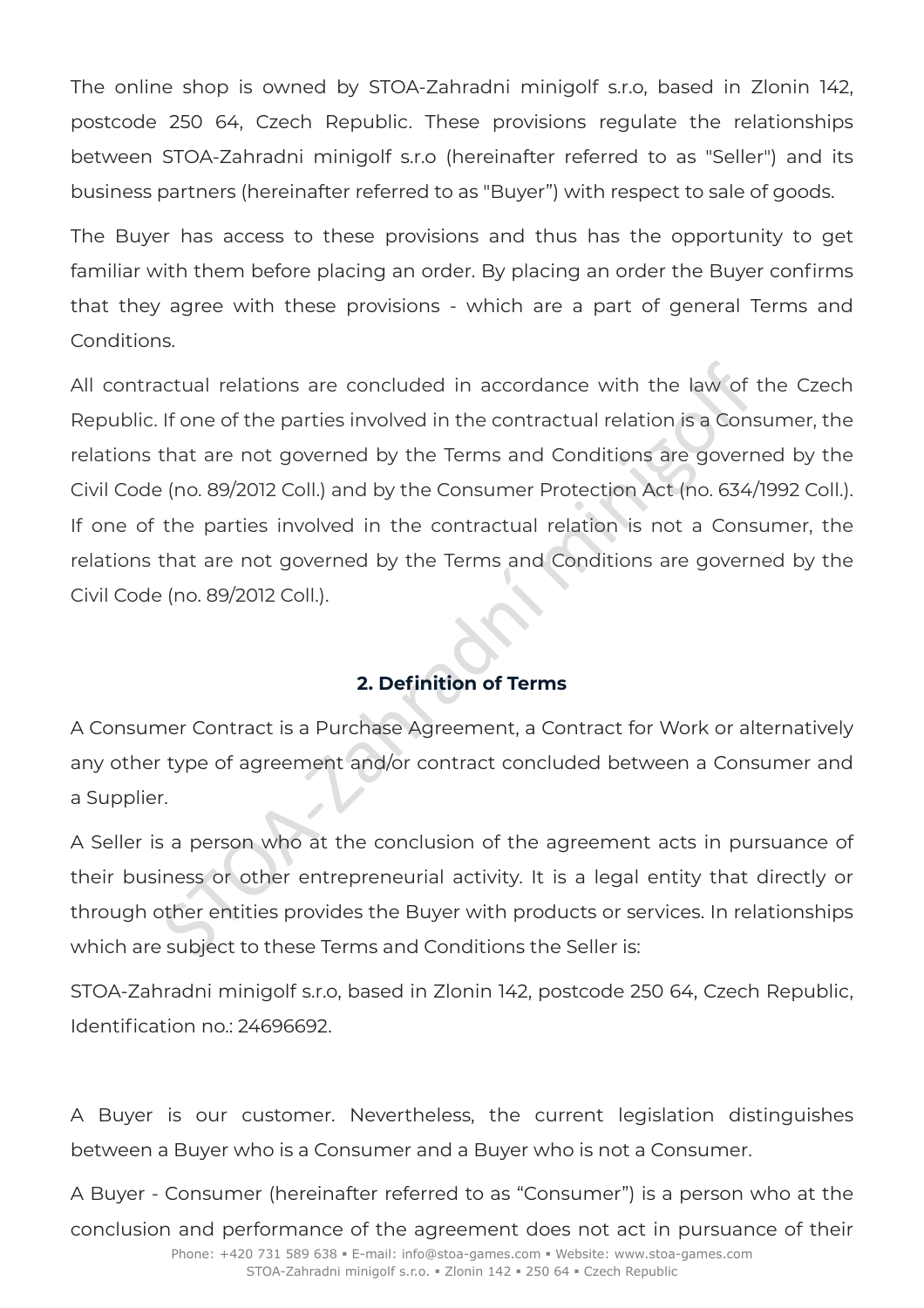business or other entrepreneurial activity. It is a natural or legal person who buys goods or services for purposes other than trading of these products or services.

A Buyer that is not a Consumer (hereinafter referred to as "Non-Consumer") is a person who at the conclusion and performance of the agreement acts in pursuance of their business or other entrepreneurial activity and buys goods or uses services for purposes of further business activities. Such a Buyer shall adhere to the Terms and Conditions to the extent that relates to them.

#### **3. Non-Compliance with the Purchase Agreement**

**3. Non-Compliance with the Purchase Agreement**<br>ent that any item on receipt by the Buyer is not in conformit<br>t (hereinafter referred to as "non-compliance with the agreen<br>sthe right to demand the Seller, free of charge an In the event that any item on receipt by the Buyer is not in conformity with the agreement (hereinafter referred to as "non-compliance with the agreement"), the Buyer has the right to demand the Seller, free of charge and without undue delay, to put the product in accordance with the Purchase Agreement, and to do so according to the Buyer's request by exchanging or repairing the item; if such a procedure is not possible, the Buyer may request a reasonable discount on the price or withdraw from the agreement. This provision does not apply if the Buyer knew about the non-compliance with the agreement prior to receipt of the item or if the Buyer caused the non-compliance with the agreement themselves. Noncompliance with the agreement that occurs within six months of product acceptance is deemed to have existed at the time of product acceptance unless it contradicts the character of the product or unless the opposite is proven. Noncompliance with the agreement is, in particular, understood as if the sold item does not have the quality and properties required by the agreement, specified by the Seller, manufacturer or its representative, and/or promoted in advertisements; or as if the item does not have the standard quality and properties of such an item, does not meet legal regulations, is not in correct quantity, measure or weight and does not correspond to the standard purpose of use or the purpose specified by the Seller.

#### **4. Warranty on Goods**

The warranty period is calculated from the date of receipt of the goods by the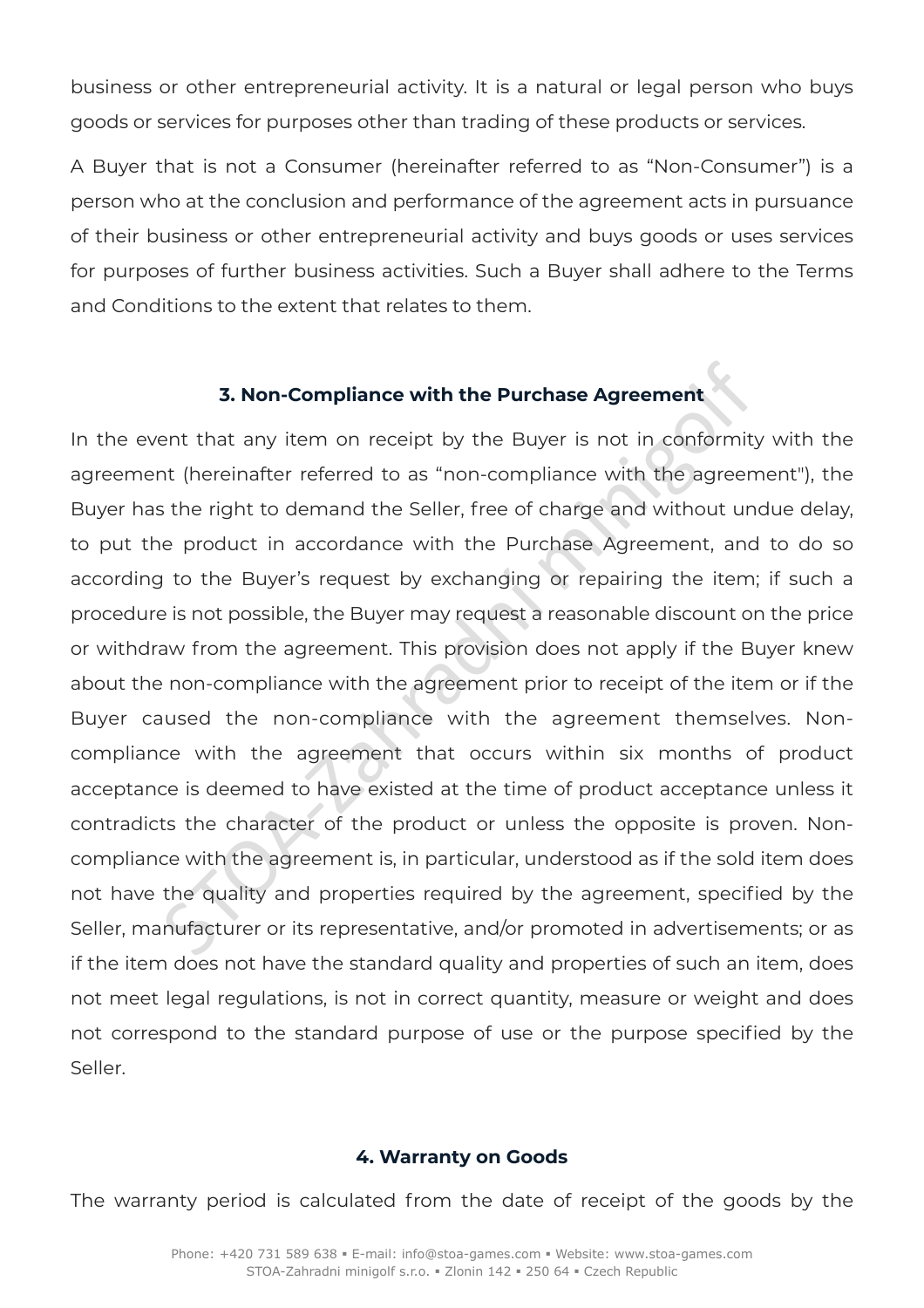Buyer. The statutory warranty period is 24 months (12 months if the Buyer is a Non-Consumer and buys products for business purposes; the Seller may extend this warranty period). In such a case, the information related to a particular item is stated in the (e)shop and also on the invoice/receipt. In case of exchange of goods, a new warranty period of 24 months shall be applicable. After settling a claim, the warranty period is extended by the duration of the claim. In case of an unjustified complaint, where the illegitimacy of the complaint must have been obvious to a common consumer, the warranty period is not extended.

The goods are received by the Buyer on receipt from a Seller's employee or at the moment of delivery from the carrier. As a document of warranty the Buyer receives an invoice/receipt that shall contain all legal requirements.

STOR are received by the Buyer on receipt from a Seller's employer of delivery from the carrier. As a document of warranty the Buyer (receipt that shall contain all legal requirements.<br>
Alter expecting that shall contain a At the request of the Consumer, the Seller must provide a guarantee in writing (warranty certificate). Depending on the character of the product, the warranty certificate is not required if the Seller is capable of issuing a document proving the purchase of the item containing all required information that must be included on the warranty certificate. Given longer warranty period than the statutory warranty, the Seller shall determine the conditions and the scope of the warranty extension on the warranty certificate. The warranty certificate must contain the following information: first name and surname or name of the seller's company, identification number, company address with a legal person or place of residence with a natural person.

#### **5. Warranty Conditions**

The Buyer is advised to check the external condition of the order (the number of parcels, if the packaging is intact, etc.) immediately on receipt of the goods, along with the carrier, according to the delivery list. In case the consignment is obviously incomplete or damaged, the Buyer is entitled to refuse to accept such a consignment. If the Buyer accepts such a consignment, it is necessary to describe the damage or incompleteness in the carrier's handover protocol.

Furthermore, it is necessary to report such an incomplete or damaged consignment via e-mail at reklamace@boutiger.com. In case of delivery of a damaged consignment, it is required to write a damage report with the carrier and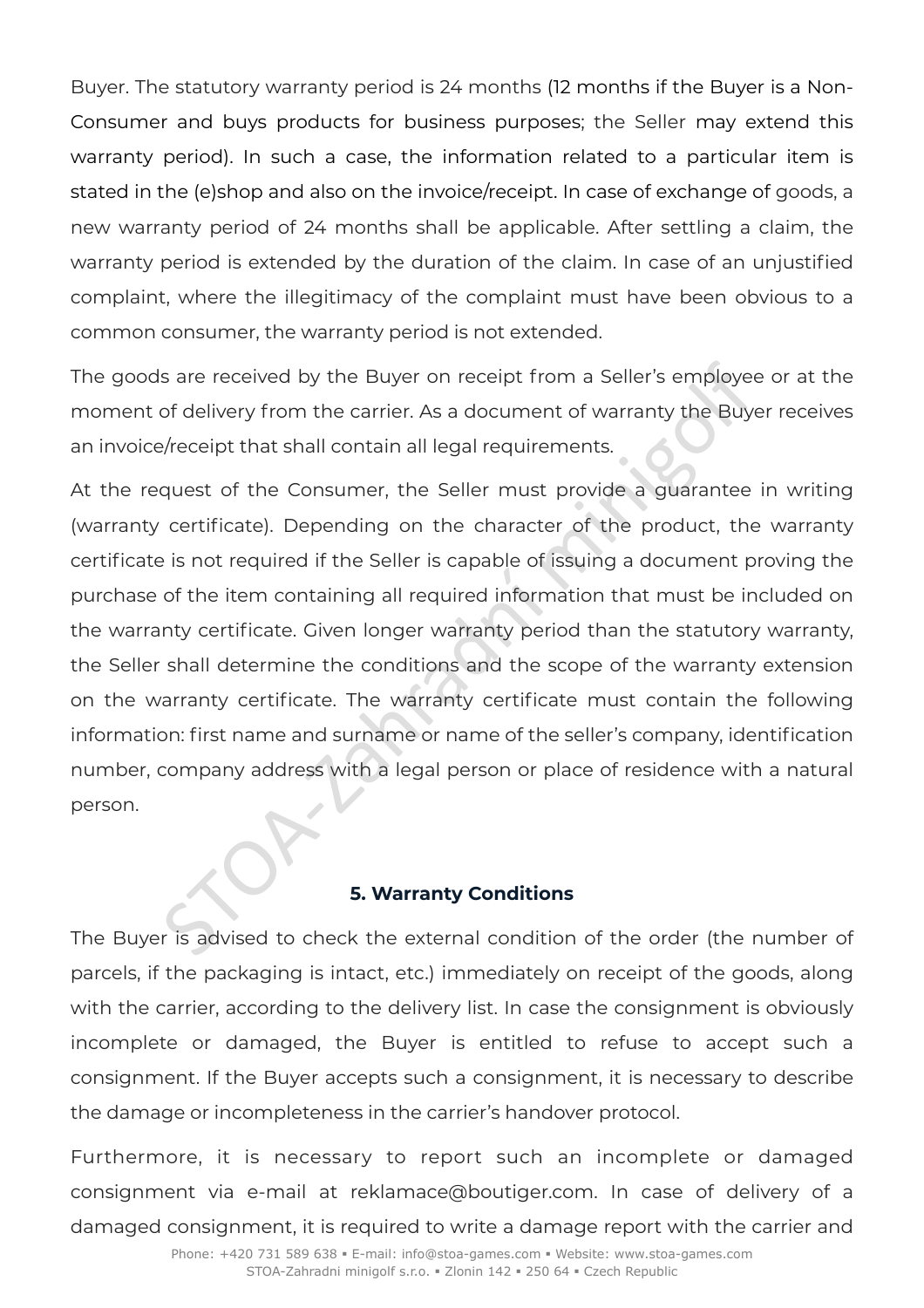send it to the Seller immediately.

Complaints are to be filed to the address of the Seller: STOA-Zahradni minigolf s.r.o, Zlonin 142, postcode 250 64, Czech Republic. The Buyer shall dispatch the claimed goods to the Seller's address via a delivery service (such items may not be sent 'cash on delivery,' it should be insured, the consignment should also include a copy of the invoice/receipt and a description of the defect or reason for the complaint). The Buyer selects the preferred way of settling the claim (see below).

The Seller shall promptly and without undue delay acknowledge the receipt of the claimed goods (usually via e-mail) stating the date of application, the subject of the complaint and the method of settling the claim requested by the Buyer.

station, the subsemible of settling the date of application, the subsement of settling the date of application, the subsement of the method of settling the claim requested by the Buyer.<br>
Standardon in the method of settlin The warranty does not cover damages caused by misuse and/or improper or inappropriate manipulation, or any damages resulting from such use. The warranty does not apply to mechanical damages, damages created due to use of the item in conditions that do not meet the conditions specified by the Seller or manufacturer, defects caused by improper installation, handling, manipulation or maintenance, and/or overloading, which is not in compliance with the recommendations of the Seller or manufacturer. The warranty does not apply to damages resulting from unauthorized modification or to damages caused by the natural elements or force majeure.

### **6. Complaint Settlement**

If a defect occurs during the warranty period, the Buyer has, depending on the character of the defect, the following rights (the Buyer may choose and decide):

- in the case of removable defects: the right to demand free, proper and timely removal of the defect; the right to exchange defective goods, unless it is disproportionate due to the character of the defect; and if any of the previous procedures is not possible, the right to request a reasonable discount on the price or the right to withdraw from the agreement,
- **in the case of irremovable defects preventing the proper use of goods:** the right to exchange defective goods or the right to withdraw